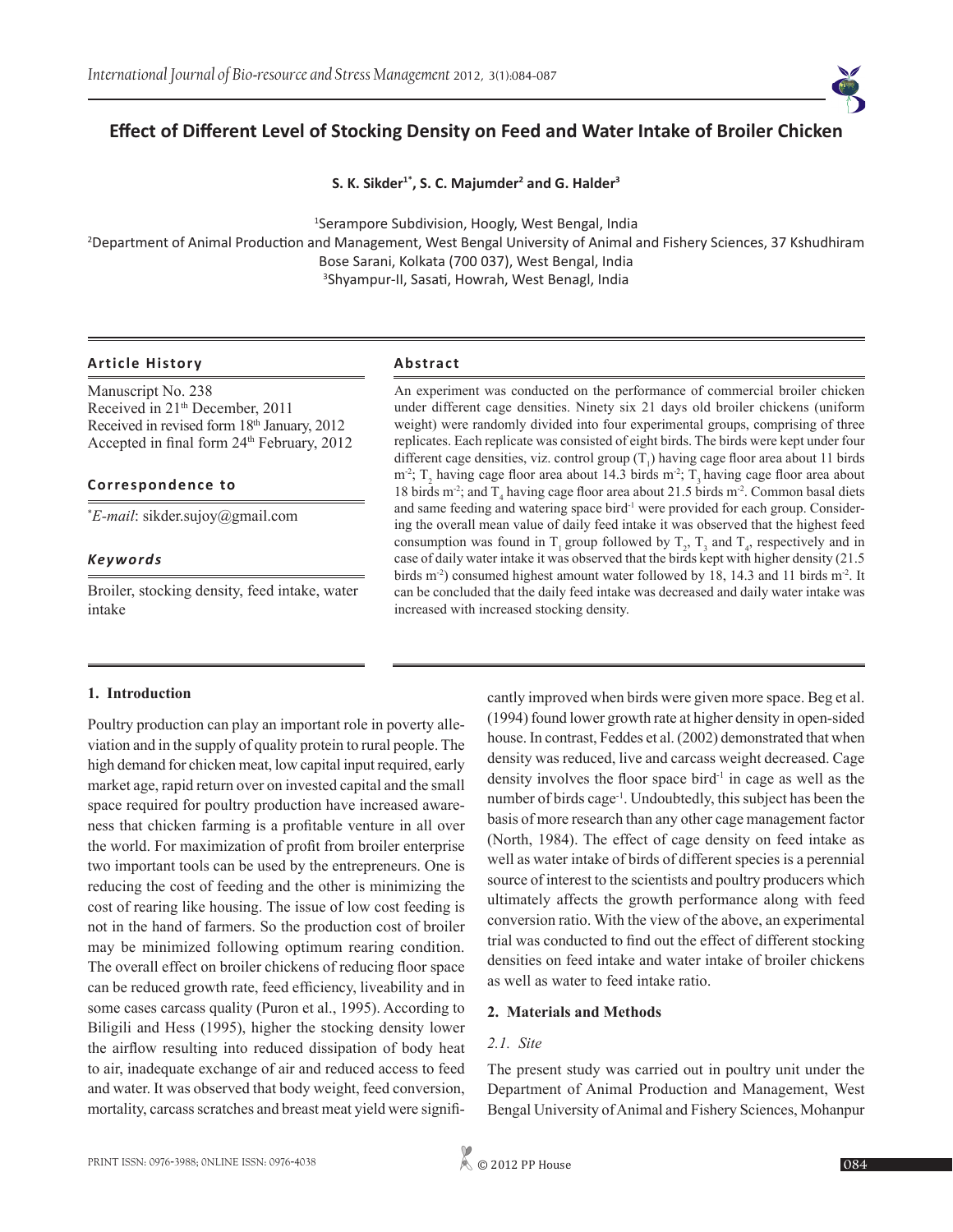Campus, Nadia, West Bengal (India).

## *2.2. Experimental design*

Ninety six 21 days old Vencobb chicks were selected randomly on the basis of uniform body weight and were distributed into 4 groups of 24 birds each with 3 replicates of 8 birds each (Table 1).

| Table 1: Experimental design |                               |                    |                                      |  |
|------------------------------|-------------------------------|--------------------|--------------------------------------|--|
| Groups                       | Cage floor area Feeding space | $\text{bird}^{-1}$ | Watering<br>space bird <sup>-1</sup> |  |
| T,                           | 11 birds $m-2$                | 4 cm (linear)      | $1.5$ cm (linear)                    |  |
| $T_{2}$                      | 14.3 birds $m-2$              |                    |                                      |  |
| $T_{\rm a}$                  | $18$ birds m <sup>-2</sup>    |                    |                                      |  |
|                              | $21.5$ birds m <sup>-2</sup>  |                    |                                      |  |

### *2.3. Ration*

A balanced starter ration containing 2785 ME (kcal  $Kg^{-1}$ ) and C.P. 21.94 (%) and a balanced finisher ration containing 2874 ME (Kcal kg<sup>-1</sup>) and C.P. 19.43% was supplied up to  $4<sup>th</sup>$  week of age and  $4<sup>th</sup>$  to  $6<sup>th</sup>$  week of age, respectively (Table 2).

# *2.4. Feed and water intake*

Daily feed intake (gm bird<sup>-1</sup>) and water intake (ml bird<sup>-1</sup>) was measured in different weeks.

# *2.5. Statistical analysis*

The data obtained from the experimental group were statistically analyzed by the general linear model of SPSS (1997) with individual broiler chick as the experimental unit.

# **3. Results and Discussion**

# *3.1. Daily feed intake*

From Table 3 it is found that average daily feed intake was highest in control group, i.e. 11 birds m<sup>-2</sup> (122.00  $\pm$  0.40 gm) followed by  $T_4$  (21.5 birds m<sup>-2</sup>),  $T_2$  (14.3 birds m<sup>-2</sup>) and  $T_3$  (18 birds m<sup>-2</sup>), respectively at 4<sup>th</sup> week of age. As evident from the result that weekly feed intake of broiler bird was significantly  $(p<0.01)$  different in all the treatments at  $4<sup>th</sup>$  week of age. At  $5<sup>th</sup>$ week also the control group, i.e. 11 birds m<sup>-2</sup> consumed highest amount of feed (152.44  $\pm$  0.68 gm). The result showed that there was no statistically significant difference among  $T_1$ ,  $T_2$ and T, group but feed intake of broiler bird was significantly  $(p<0.01)$  lowest in T<sub>4</sub> group, i.e. 21.5 birds m<sup>-2</sup> group (135.23)  $\pm$  0.50 g). At the final week of the experiment,  $T_2$  consumed significantly ( $p$ <0.01) highest amount of feed (207.77  $\pm$  0.33 g) followed by  $T_3$ ,  $T_4$  and  $T_1$ , respectively. Considering the overall mean value of daily feed intake it was observed that significantly  $(p<0.01)$  highest amount of feed was consumed by T<sub>1</sub> (11 birds m<sup>-2</sup>) group (156.98  $\pm$  0.41 gm day<sup>-1</sup>) followed by 14.3, 18 and 21.5 birds m<sup>-2</sup> (153.93  $\pm$  0.17, 152.30  $\pm$  0.44,

| Table 2: Composition of ration |                              |                |                |  |
|--------------------------------|------------------------------|----------------|----------------|--|
| Sl. no.                        | Ingredients                  | <b>Starter</b> | Finisher       |  |
|                                |                              | Amount $(\% )$ | Amount $(\% )$ |  |
| 1                              | Maize (yellow)               | 32.0           | 41.0           |  |
| 2                              | Jower                        | 17.6           | 16.0           |  |
| 3                              | Rice polish                  | 9.0            | 10.0           |  |
| 4                              | Sunflower meal               | 3.0            | 0.0            |  |
| 5                              | Soyabean meal                | 27.0           | 24.0           |  |
| 6                              | Fish meal                    | $8-0$          | 6.0            |  |
| 7                              | Mineral mixture <sup>*</sup> | 3.0            | 2.5            |  |
| 8                              | Vitamin mixture**            | 0.4            | 0.5            |  |
| Total                          |                              | 100            | 100            |  |
|                                |                              |                |                |  |

\* Contains: 28% calcium, 5% phosphorus, 0.35% iron, 23% sodium chloride; 100 ppm copper, 50 ppm cobalt, 2000 ppm manganese, 10 ppm iodine; \*\*Contains: 10,000 IU of vitamin A, 5 mg vitamin  $B_2$  and 1250 IU of vitamin  $D_3$  kg<sup>-1</sup> feed

| Table 3: Least square mean±SE values of daily feed intake |
|-----------------------------------------------------------|
| (g) of broiler birds under different stocking densities   |

| Treatments | $4th$ week         | $5th$ week         | $6th$ week              | Overall mean       |
|------------|--------------------|--------------------|-------------------------|--------------------|
| $T_{1}$    | 122.00             | 152.44             | 196.52                  | 156.98             |
|            | $\pm 0.40^{\circ}$ | $\pm 0.68^{\rm a}$ | $\pm 0.47$ °            | $\pm 0.41^{\circ}$ |
| $T_{2}$    | 103.51             | 150.52             | 207.77                  | 153.93             |
|            | $\pm 0.50^{\circ}$ | $\pm 0.44^{\circ}$ | $\pm 0.33^{\rm a}$      | $\pm 0.17^{\rm b}$ |
| $T_{3}$    | 98.71              | 152.42             | 205.77                  | 152.30             |
|            | $\pm 1.36^{\rm d}$ | $\pm 1.17^{\circ}$ | $\pm 0.31^{\rm b}$      | $\pm 0.44^{\circ}$ |
| $T_{4}$    | 116.30             | 135.23             | 197.22                  | 149.58             |
|            | $\pm 1.16^b$       | $\pm 0.50^{\rm b}$ | $\pm$ 0.41 <sup>c</sup> | $\pm 0.36^{\rm d}$ |

Mean with dissimilar superscripts (column-wise) differ significantly ( $p$ <0.01)

 $149.58 \pm 0.36$  gm day<sup>-1</sup>). The result was identical with the observations of Moore et al. (1965) and Shanwany (1988) who indicated that as stocking density increased, feed intake decreased, because physical access to feed and water was impeded. Several authors also agreed that the feed consumption diminished with increasing stocking density (Scholtyssek and Gschwindt, 1983; Valdivie and Dieppa, 2002; Singh and Sharma, 2003; Thomas et al., 2004; Santos et al., 2005) which is similar to the present findings. But the present finding is not in agreement with the report of Feddes et al. (2002) who observed that the birds in the treatment with 11.9 birds m-2 consumed least feed than other higher density groups.

# *3.2. Daily water intake*

Water intake of broiler fowls was calculated daily (ml) in different groups which is presented in the Table 4. Table reveals that daily water intake was significantly  $(p<0.01)$  highest in T<sub>1</sub> group (194.64  $\pm$  0.67 ml) followed by 21.5, 18, and 14.3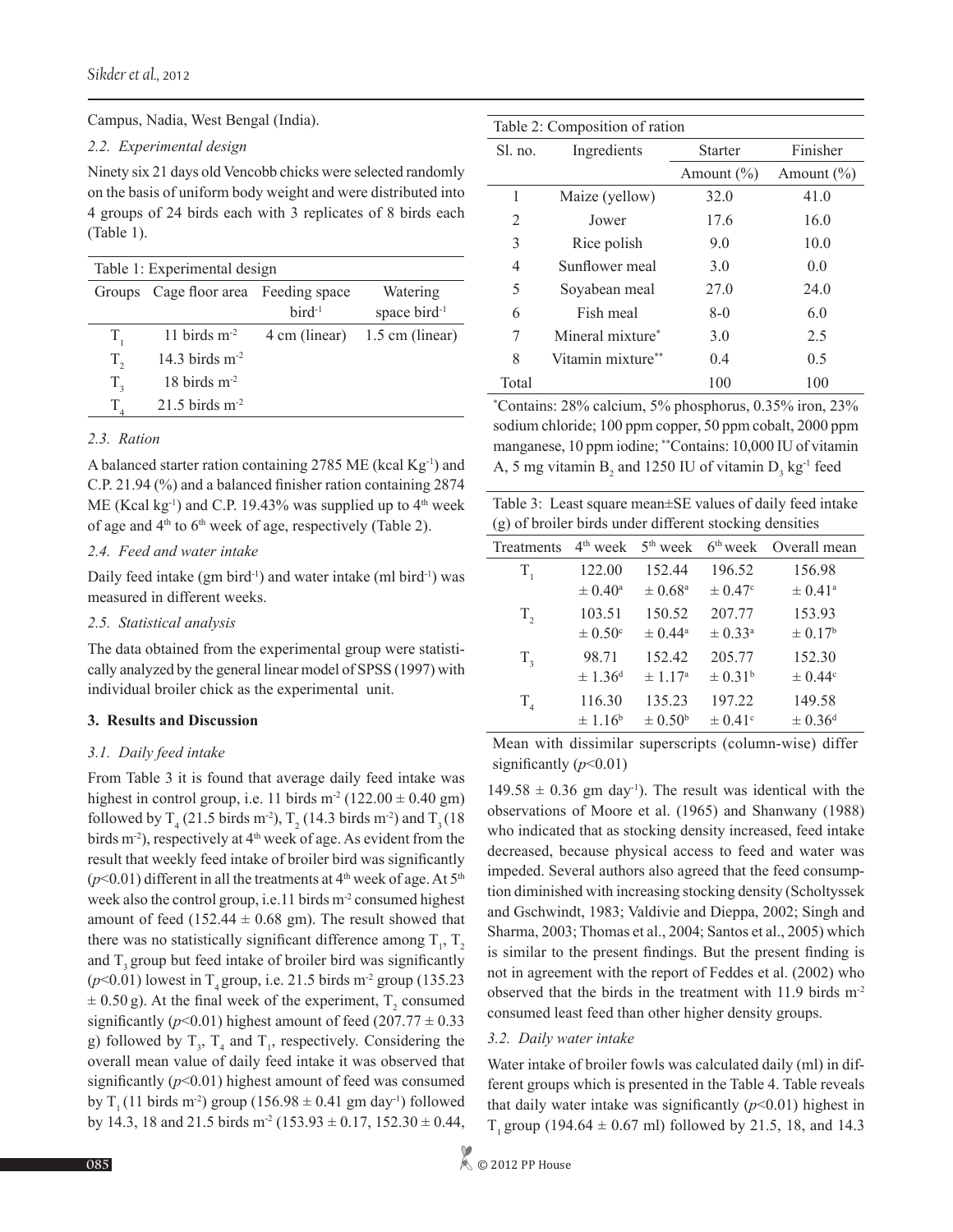birds  $m<sup>2</sup>$  at 4<sup>th</sup> week of age. At 5<sup>th</sup> week it was found that control group consumed significantly (*p*<0.01) highest quantity of water  $(220.95 \pm 0.97 \text{ ml})$  followed by 21.5 and 14.3 and 18 birds m<sup>-2</sup> (218.00  $\pm$  0.70, 214.76  $\pm$  1.19 and 212.09  $\pm$  0.84 ml), respectively. But the result did not show any significant difference between  $T_1$ ,  $T_4$  and  $T_2$ ,  $T_3$  groups. At the final week of experiment, i.e. at 6<sup>th</sup> week 18 birds m<sup>-2</sup> consumed significantly ( $p<0.01$ ) highest amount of water ( $282.66 \pm 0.42$  ml), whereas 21.5, 14.3 and 11 birds m<sup>-2</sup> consumed  $279.30 \pm 0.36$ ,  $271.11 \pm 0.22$  and  $252.08 \pm 1.76$  ml, respectively. The result showed statistically significant ( $p$ <0.01) difference among all the treatments. From the overall mean of daily water intake it could be observed that  $21.5$  birds  $m<sup>2</sup>$  consumed significantly ( $p$ <0.01) highest amount water (228.17  $\pm$  0.67 ml) followed by 18, 14.5 and 11 birds m<sup>-2</sup> (226.34  $\pm$  0.82, 222.26  $\pm$  0.28 and  $222.55 \pm 0.42$  ml day<sup>-1</sup>), i.e. the daily water intake was increased with increased stocking density. The difference between  $T_1$  and  $T_2$  group was insignificant. The similar result was also reported by Feddes et al. (2002) who observed that the amount of water consumed by broiler fowls was highest in 23.8 birds  $m<sup>2</sup>$  and lower in 11.9 and 14.3 birds  $m<sup>2</sup>$ . Some of this effect might have been due to lower feed consumption. But the result indicated contradictory observation with Deaton et al. (1967) who observed that at higher density birds consumed less water.

# *3.3. Water to feed intake ratio*

From Table 5 it is evident that the amount of water consumed and the water to feed ratio was highest in  $T_4$  (21.5) birds m<sup>-2</sup>). Similar finding was reported by Feddes et al. (2002) who reported that the water to feed intake ratio was highest in higher stocking density group.

# **4. Conclusion**

It can be concluded that the birds having lower cage density showed lower water consumption but higher feed consumption and birds having higher cage density showed higher water consumption but lower feed consumption, i.e. daily water intake was increased and daily feed intake was decreased with increased stocking density. In case of water intake, a positive linear correlation was observed. But incase of feed intake, negative linear correlation was observed. The amount of water consumed and water to feed intake ratio was highest in higher stocking density group.

# **5. References**

Beg, M.A.H., Hamid, M.A., Ahmed, S., 1994. The effect of stocking density on the performances of broiler chicks. Bangladesh Journal of Animal Science 23, 89-94.

Biligili, S.F., Hess, J.B., 1995. Placement density influences

| Table 4: Least square mean $\pm$ SE values of daily water in- |
|---------------------------------------------------------------|
| take (ml) of broiler birds under different stocking density   |

| tune (http://www.ch.ub/under/unferent/stocking/uensity |                         |                     |                         |                                   |
|--------------------------------------------------------|-------------------------|---------------------|-------------------------|-----------------------------------|
| Treatments                                             | 4 <sup>th</sup> week    | $5th$ week          |                         | 6 <sup>th</sup> week Overall mean |
| $T_{1}$                                                | 194.64                  | 220.95              | 252.08                  | 222.55                            |
|                                                        | $\pm 0.67$ <sup>a</sup> | ± 0.97 <sup>a</sup> | $\pm 1.76$ <sup>d</sup> | $\pm 0.42^{\circ}$                |
| $T_{2}$                                                | 180.91                  | 214.76              | 271.11                  | 222.26                            |
|                                                        | $\pm 0.97$ <sup>d</sup> | ± 1.19 <sup>b</sup> | $\pm 0.22$ <sup>c</sup> | $\pm 0.28$ <sup>c</sup>           |
| $T_{3}$                                                | 184.28                  | 212.09              | 282.66                  | 226.34                            |
|                                                        | $\pm 0.77$ <sup>c</sup> | $\pm 0.84^{\rm b}$  | $\pm 0.42^{\rm a}$      | $\pm 0.82^b$                      |
| $T_{4}$                                                | 188.57                  | 218.00              | 279.30                  | 228.17                            |
|                                                        | $\pm 1.50^{\rm b}$      | $\pm 0.70^{\circ}$  | $\pm 0.36^{\rm b}$      | $\pm 0.67^{\rm a}$                |

Mean with dissimilar superscripts (column-wise) differ significantly  $(p<0.01)$ 

| Table 5: Ratio of overall mean of daily feed and water intake |               |                |               |  |
|---------------------------------------------------------------|---------------|----------------|---------------|--|
| Treat-                                                        | Overall mean  | Overall mean   | Water to feed |  |
| ments                                                         | of daily feed | of daily water | intake ratio  |  |
|                                                               | intake        | intake         | $(ml g^{-1})$ |  |
| $T_{1}$                                                       | 156.98        | 222.55         | 1.42          |  |
| $T_{2}$                                                       | 153.93        | 222.26         | 1.44          |  |
| $T_{3}$                                                       | 152.30        | 226.34         | 1.48          |  |
| T                                                             | 149.58        | 228.17         | 1.53          |  |

broiler carcass grade and meat yields. Journal of Applied Poultry Research 4, 384-389.

- Deaton, J.W., Reece, F.N., Vardaman, T.H., 1967. The effects of temperature and density on broiler performance. Poultry Science 47, 293-300.
- Feddes, J.J., Emmanuel, E.J., Zuidhoft, M.J., 2002. Broiler performance, body weight variance, feed and water intake, and carcass quality at different stocking densities, Poultry Science 81(6), 774-779.
- Moore, B.W., Plumley, R., Hyre, H.M., 1965. A cage density study of broiler fowls. Poultry Science 44, 1399.
- North, M.O., 1984. Commercial Chicken Production Manual (3rd Edn.). The Avian Publishing Company, Westport, Connecticut.
- Puron, D., Samntaria, R., Segaura, J.C., Aiamilla, J.L., 1995. Broiler performance at different stocking densities. Journal of Applied Poultry Research 4, 55-60.
- Shanwany, M.M., 1988. Broiler performance under high stocking densities. Poultry Science 29, 43-52.
- SPSS, 2000. Base Application Guide 7.5 (1997): SPSS, USA.
- Santos, T.M.B., dos, de Lucas-Junior, J., Sakomura, N.K., 2005. Effect of broiler stocking density and poultry litter reuse on broiler performance and poultry production. Revista Portuguesa de Ciencias Veterinarias 104, 45-52.